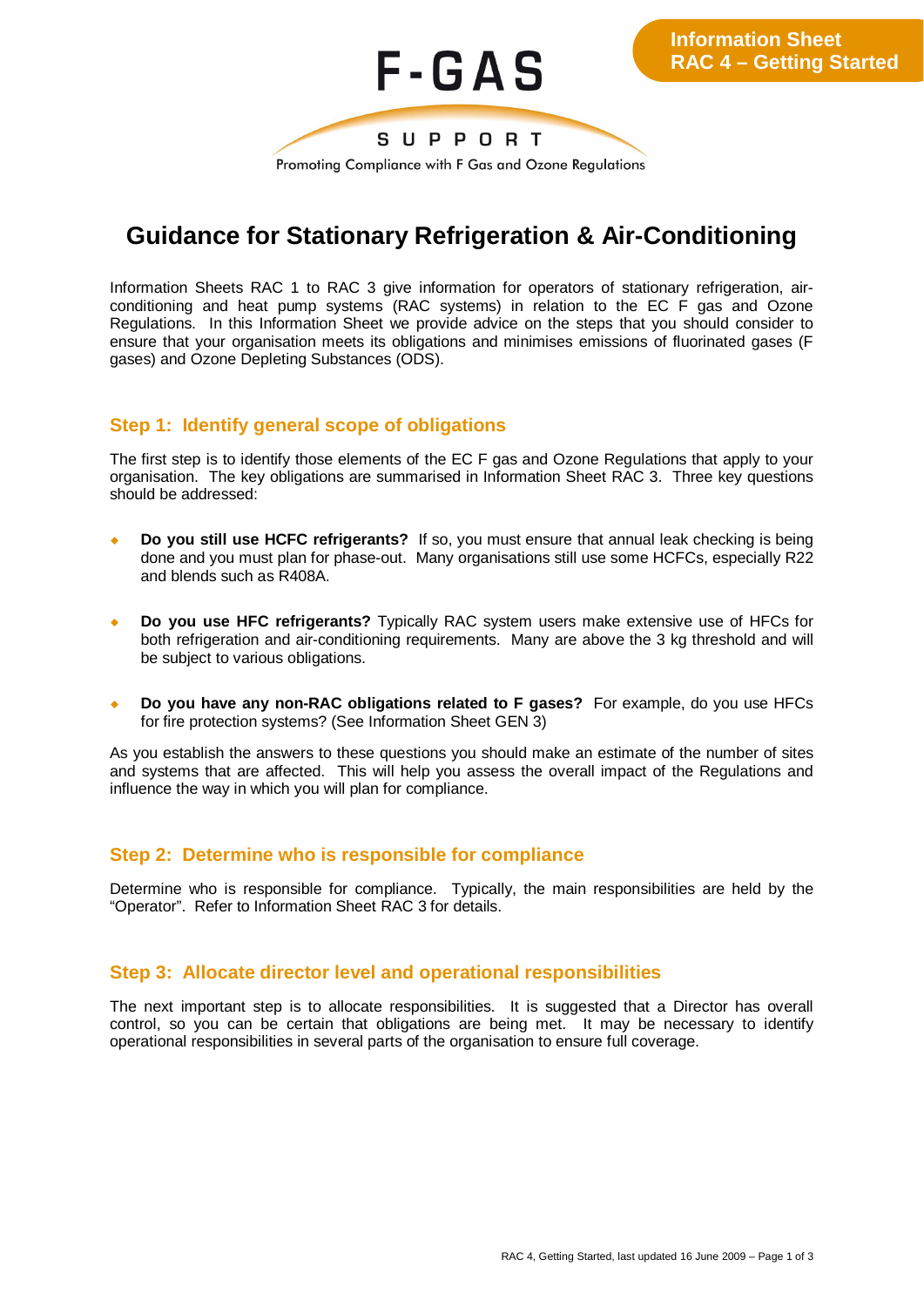## **Step 4: Establish inventory of relevant equipment**

Consider establishing an inventory of the F gas and ODS equipment in the organisation. It is sensible to give each piece of equipment a unique identification and record the location and other relevant details (e.g. cross reference with your asset register). For each system you should also identify:

- Type of refrigerant (F gas, ODS, other),
- Quantity of refrigerant (see Information Sheet RAC 6 for advice),
- Whether the system is hermetically sealed (this is only important if the refrigerant charge is between 3 and 6 kg).

#### **Step 5: Set up a record keeping system**

For all F gas systems of 3 kg or more, you must keep records (see Information Sheet RAC 6 for details). The inventory is a good starting point for record keeping. Records must be regularly updated by certified/qualified personnel working on the equipment. A key issue will be to decide how the records are kept up to date and how they can be consolidated from site level up to organisation level. The only way that you can be reasonably sure of compliance is to check records. There is no obligation to keep records for HCFC systems (regardless of the quantity of refrigerant in a system) or for F gas systems below 3 kg, although it may be prudent to include all systems in your records.

#### **Step 6: Ensure that personnel are qualified**

Make sure that all relevant personnel – both in-house staff and the contractors – you employ to deal with F gases and ODS understand the requirements and the purpose of these Regulations. Put procedures in place to ensure that any personnel involved in working on RAC systems containing or designed to contain F gases or ODS have the appropriate qualifications.

If you need to take delivery of containers of F gas then you may need to employ appropriately qualified and certificated personnel, be they in-house staff or contractors. However, the qualification obligation only applies to those personnel who are actually using the F gases to carry out installation, maintenance and servicing work. This does not prevent unqualified personnel from physically taking delivery of the F gases, providing that they do not carry out these activities.

Your fluid supplier may ask for a certificate as evidence that only appropriately qualified personnel will be using the F gases for maintenance or servicing.

#### **Step 7: Company certification**

Make sure your organisation has the relevant company certification. All companies undertaking refrigeration and air-conditioning work such as installation, maintenance or servicing on RAC systems that contain or are designed to contain F gases, be that in-house or as contractor, must hold a company certificate. See Information Sheet RAC 5 for more details.

#### **Step 8: Ensure leak test obligations are being met**

For all plant of 3 kg or more an annual leak test is required. Many RAC systems are above 30 kg and will require 6 monthly tests. The obligation for testing applied from  $4<sup>th</sup>$  July 2007 so leak testing records should already be in place. Leak tests must be carried out by qualified personnel and the results of tests must be recorded. Any leaks identified must be repaired and the plant re-tested by appropriately qualified personnel. For further guidance on leak testing see Information Sheet RAC 6. Don't forget that HCFC systems have required an annual leak check since 2000.